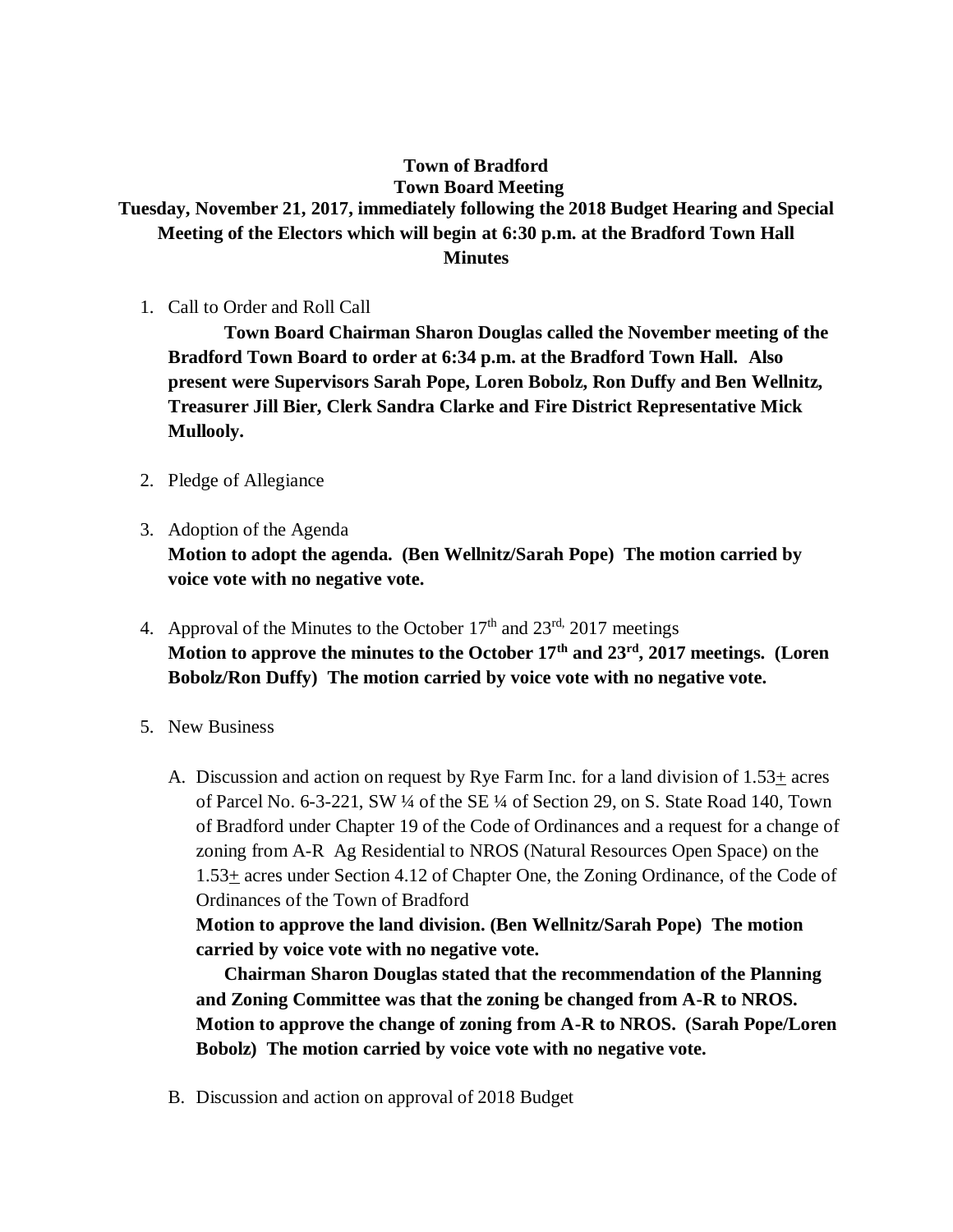**Motion to approve the 2018 Budget. (Ben Wellnitz/Ron Duffy) Roll Call Vote: Sarah Pope, "Yes." Loren Bobolz, "Yes." Ron Duffy, "Yes." Ben Wellnitz, "Yes." Sharon Douglas, "Yes." The motion carried unanimously.**

## C. Discussion and action on Zoning Officer Report

**Chairman Sharon Douglas reported that she had called Greg Noll from MZIS regarding the electronic reporting for all new one and two family dwellings. She filled out and signed the agreement to appoint MZIS as agent for the Town and the clerk had scanned and emailed it to Greg Noll at MZIS. He will sign it and return a copy to us.**

D. Discussion and action on report by Fire District Representative

Fire District Representative Mick Mullooly reported that they have hired an EMS Coordinator.

Ron Duffy stated that at the last Towns Association Meeting there was a presentation on the Orfordville Cadet Program. It is a mentoring program for people in High School. After graduation there is an apprenticeship program and licensing. Ron Duffy suggested that at the next Fire Board Meeting they have this person speak about the program. It was noted that approximately 70% of the runs are for EMS and the problem is that people go through the program and the licensing and then move on to larger areas. It was stated that Blackhawk Tech has made it very expensive to get training.

Sharon Douglas suggested that the Board members check the WTA booklet on the Length of Service Award which the state will match.

- E. Discussion and action on Supervisors' evaluation of their sections of roads Ben Wellnitz reported that he had cut up the wood on Creek Road and Ron Duffy stated that he will pick it up. Ron Duffy reported that on the east side of B-C Townline Road the new asphalt is starting to break up and he asked Matt Yoss if he had a little bit of asphalt left over if he would fill it in. He added that otherwise he will take some QPR and fill it in.
- F. Discussion and action on roadwork, including but not limited to tree trimming, culvert repair and replacement, ditching, shouldering, maintenance including replacement of signs and posts, paver repair, pot hole filling, Creek Road, Emerald Grove and Carvers Rock Road Bridge replacements, 5-year Capital Improvement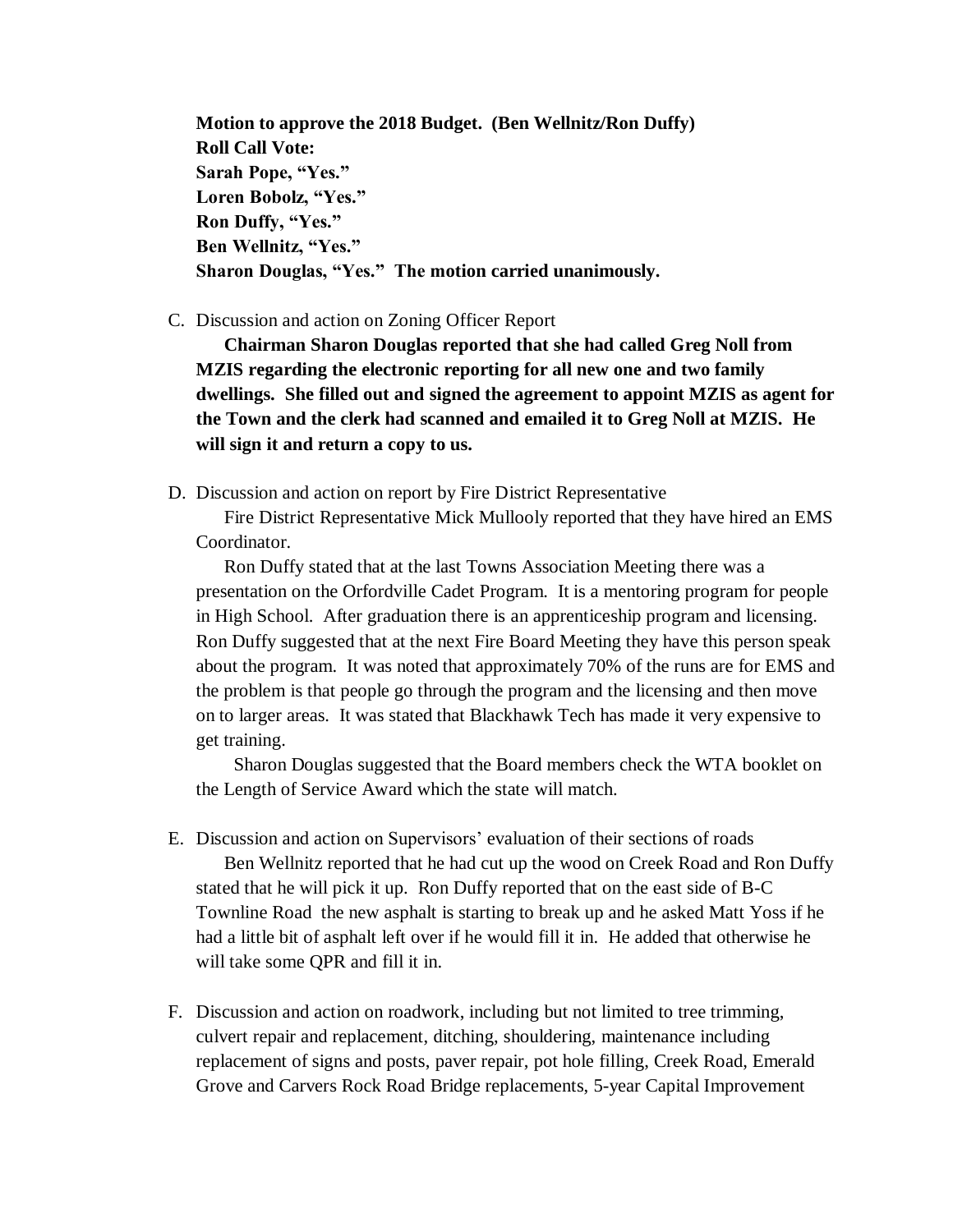Plan, B-C Townline Culvert replacement and S. Emerald Grove Road Culvert replacement, Bridge Inspection Report, Creek Road Bridge east of O'Riley Road and O'Riley Road Bridge

**Chairman Sharon Douglas reported that the Town has received a signed agreement for the Emerald Grove Railroad Bridge from the railroad.**

**Chairman Sharon Douglas reported that the TRID Project application for the Creek Road culvert just west of Carvers Rock Road and intersection has been sent to the County and the County will send it to the State. She added that they probably won't hear anything on this until mid-January 2018. An application for County Bridge and Culvert Aid for this culvert has also been sent to the County by the Clerk.** 

**Chairman Sharon Douglas urged the Board members, that if they see a problem with the roads due to ice or snow, to call Bryce.**

**Chairman Sharon Douglas reported that she had the clerk order bus signs for Carvers Rock Road as the bus picks up a young child at Dan White's. She added that there was one on the west side but not on the east side. Wayne Douglas put in a post so as soon as the signs arrive they will put them up.** 

**Wayne and Sharon Douglas pot hole filled on October 18th and 19th and did Odling Road, Creek Road from Odling to the wooden bridge, O'Riley Road, Kemp Road north of Highway 14, Cemetery Road and Emerald Grove Road from Larsen Road to the culvert and Emerald Grove Road past the antique store and around the corner.** 

## G. Discussion of roadwork projects for 2018

**Chairman Sharon Douglas suggested that they wait on projects for 2018 until they see if the Creek Road culvert is awarded funding from either the TRID or County Bridge and Culvert Aid Programs so we know what funds are available for 2018 roadwork.**

**The intersection of Reid and Creek Roads may need a culvert.** 

- H. Discussion and action on Town Hall Repair Committee Report Nothing.
- I. Discussion and action on approval of Driveway Permit Applications No applications were received.
- J. Discussion and action on approval of Utility Permit Application No applications were received.
- 6. Citizen Participation
- 7. Announcements and Reports